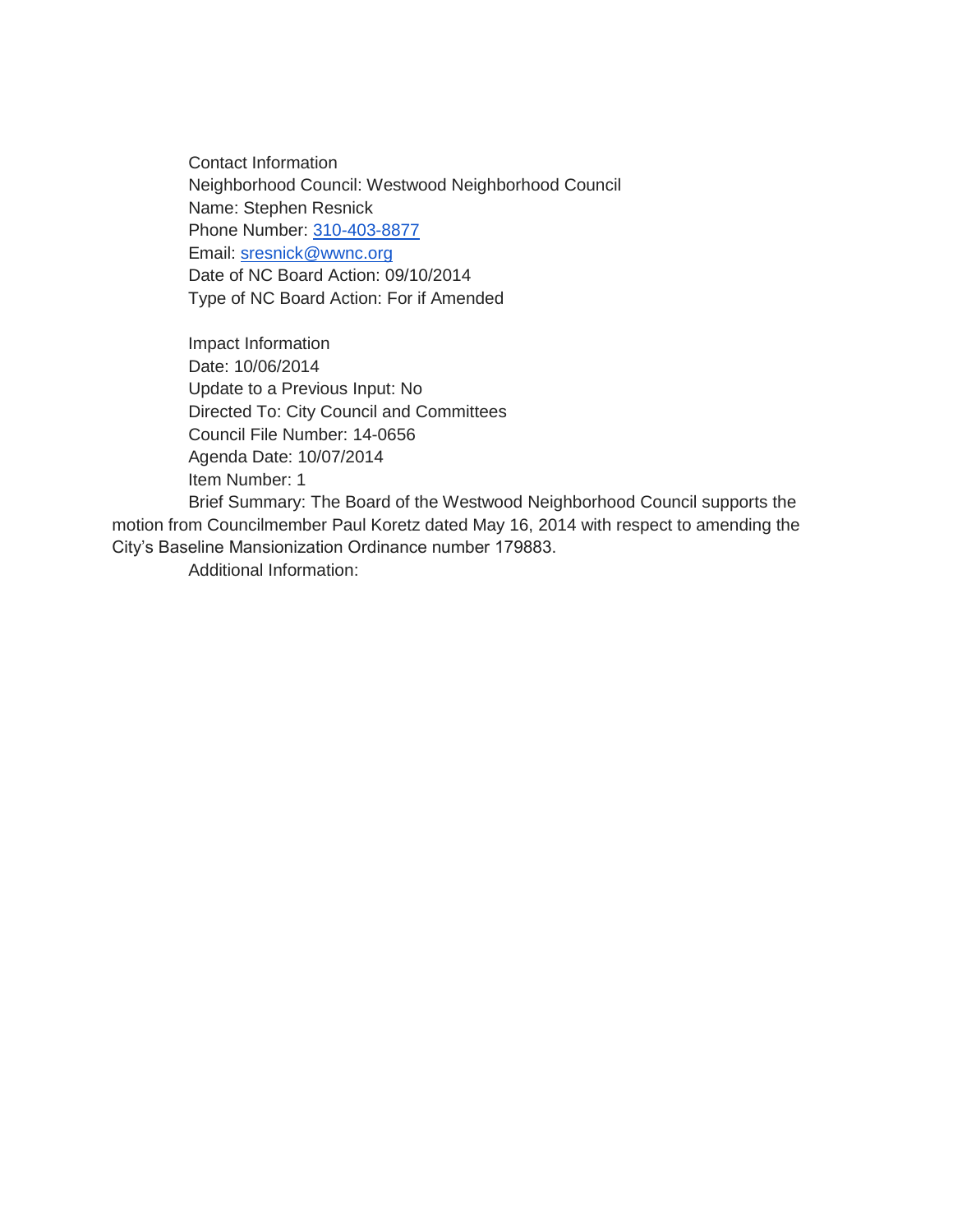## WESTWOOD NEIGHBORHOOD COUNCIL MEETING MINUTES

# SEPTEMBER 10, 2014

# WESTWOOD PRESBYTERIAN CHURCH, 10822 WILSHIRE BLVD. LOS ANGELES, CA 90024

## 1. CALL TO ORDER

President Jerry Brown called the meeting to order at 7:05 p.m. Board members in attendance were Angus Beverly, Connie Boukidis, Jerry Brown, Sandy Brown, Lisa Chapman, Roozbeh Farahanipour, Aurelia Friedman, Armen Hadjimanoukian, Marjan Jamshidi, Mitchell Keiter, Stephen Resnick, Marcello Robinson, Mark Rogo, Eugene Tseng (present from 7:30 p.m. to 8:30 p.m.), Austin Velez, Scott Whittle, and Laura Winikow. Members excused were Dean Abell and Jacob Finn. A quorum was present. There were 25 stakeholders and guests present.

## 2. APPROVAL OF MINUTES

Scott Whittle moved to approve the minutes of the August 13, 2014 meeting, seconded by Marcello Robinson. The minutes were approved unanimously.

# 3. COMMENTS BY PUBLIC OFFICIALS

A. State Senator Ted Lieu's representative Janet Turner discussed several bills in

the legislature that Senator Lieu has authored: SB 593, SB 315, and AB 1327.

B. CD5 Economic Development Director Katherine Hennigan announced that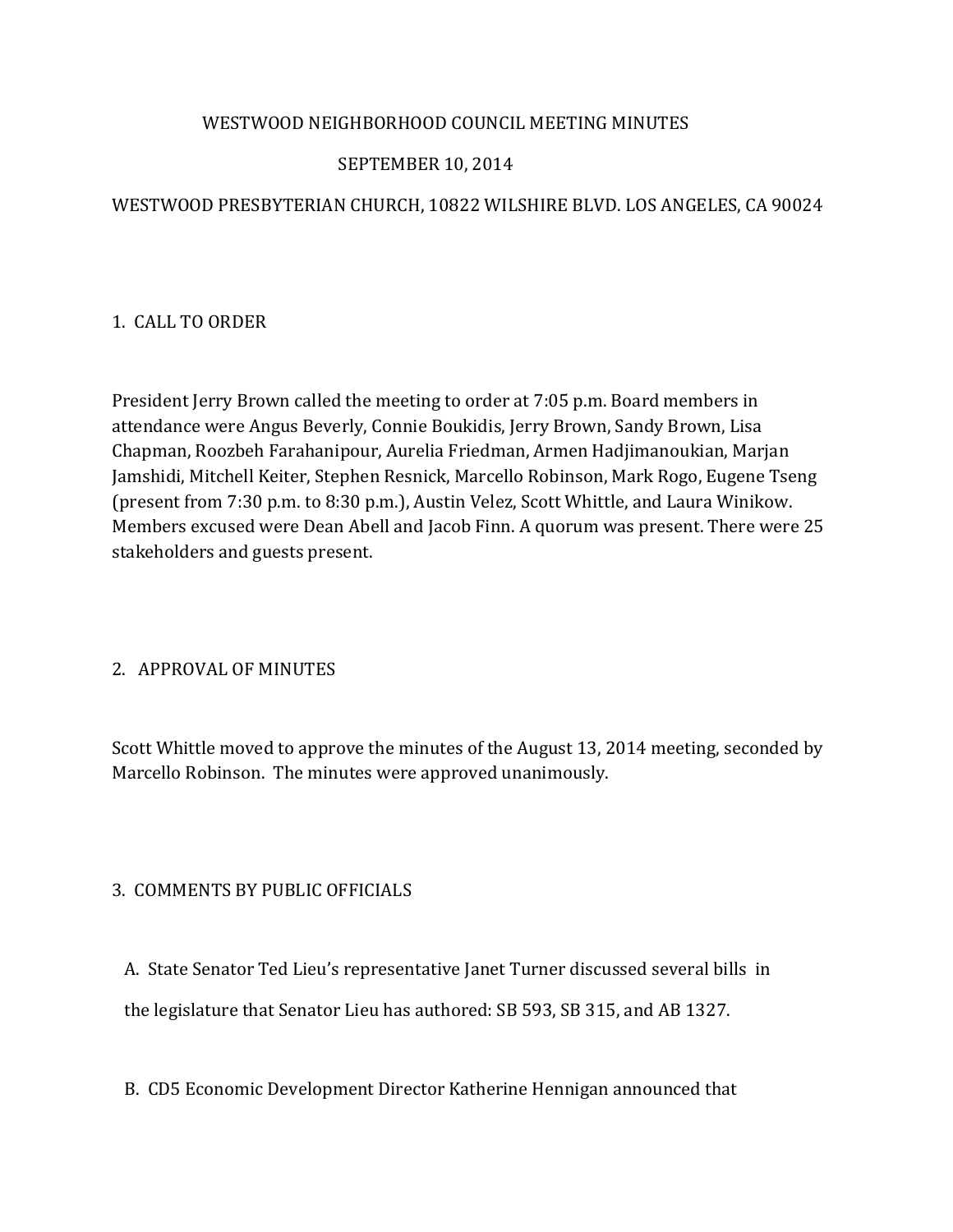Councilmember Koretz's office has moved to 6380 Wilshire Blvd. The DOT motion on striping parking spaces in the North Village that WWNC passed at the last meeting was submitted to the City Council by Councilmember Koretz yesterday.

 C. West LAPD Senior Lead Officer Chris Ragsdale announced that crime is down 6% year-to-date. There have been residential burglaries north and south of Wilshire Blvd. Most of the residences were entered by windows and doors that were unlocked due to the heat. There were a couple of opportunistic street robberies late at night where the victims' phones were stolen.

## 4. PUBLIC COMMENT

There was no public comment.

## 5. STANDING COMMITTEE STATUS REPORTS

A. Executive Committee--there was no report.

#### B. Budget

1. Approval of Monthly Expenditures

Treasurer Laura Winikow listed the following monthly expenditures: \$63.22 for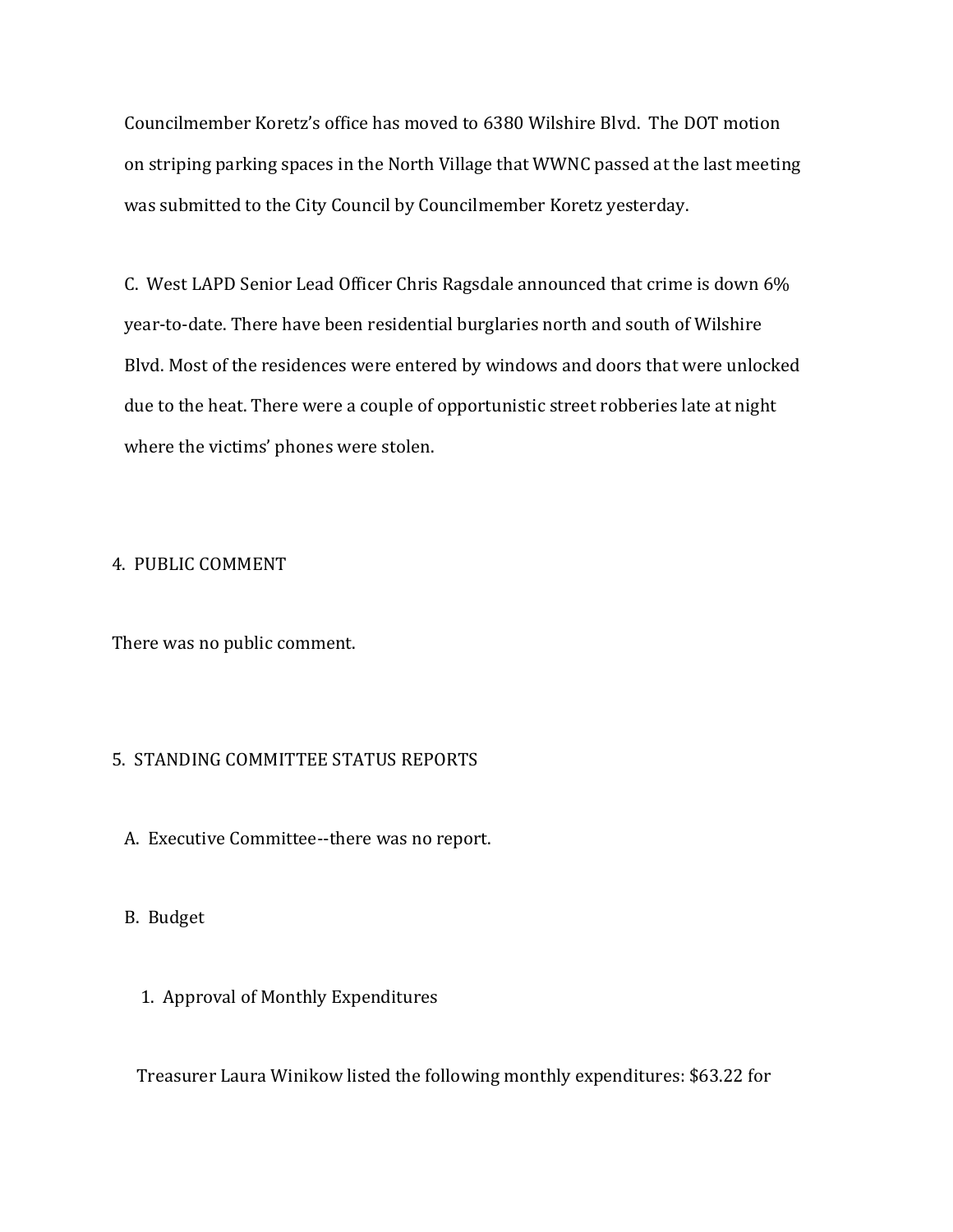printed material in August, \$1.40 for postage, and \$87.64 for printed material in September. Scott Whittle moved to approve these expenses, seconded by Stephen Resnick, and the motion carried unanimously.

C. Land Use

1. Tender Greens Project Presentation

 Chair Connie Boukidis said that the Tender Greens project was appealed but Tender Greens has come to an agreement with the person appealing the project. The committee voted unanimously to support their application.

 Connie Boukidis moved to approve and write a letter of support for Tender Greens' application, seconded by Marcello Robinson, and the motion carried unanimously.

#### **Case Number: DIR-2013-3454-DRB-SPP-COA; ZA-2016-4020-CUB**

 **Contact Info:** Elizabeth Valerio, Valerio Architects, 323.954.8996 x 101  **Project Title:** Tender Greens **Project Address:** 1109 Glendon Avenue, Los Angeles , CA 90024

**Project Description:** Conditional Use Beverage Permit (CUB) for an approximately 5,989 square-foot casual dining restaurant located at 1109 Glendon Avenue, containing 148 seats (78 in dining room, 70 in patio), with hours of operation from 10:00 a.m. to 12:00 midnight seven days a week, offering meal service and the sale of beer and wine for on-site consumption in connection with a General Eating Place, Design Review (DRB), Project Permit Compliance with the Westwood Village Specific Plan (SPP), and Certificate of Appropriateness (COA), pursuant to Sections 12.24 W.21, 16.50, 11.5.7, and 12.20.3 K, N, O, P, and Q of the Los Angeles Municipal Code.

 **Action(s) Requested:** Motion to send Letters of Support to:

A. Westwood Community Design Review Board (DRB) recommending approval for

(i) Modification to facade improvements and exterior signage on a Locally Significant Historic-Cultural Resource, pursuant to Section 16.50 of the Los Angeles Municipal Code.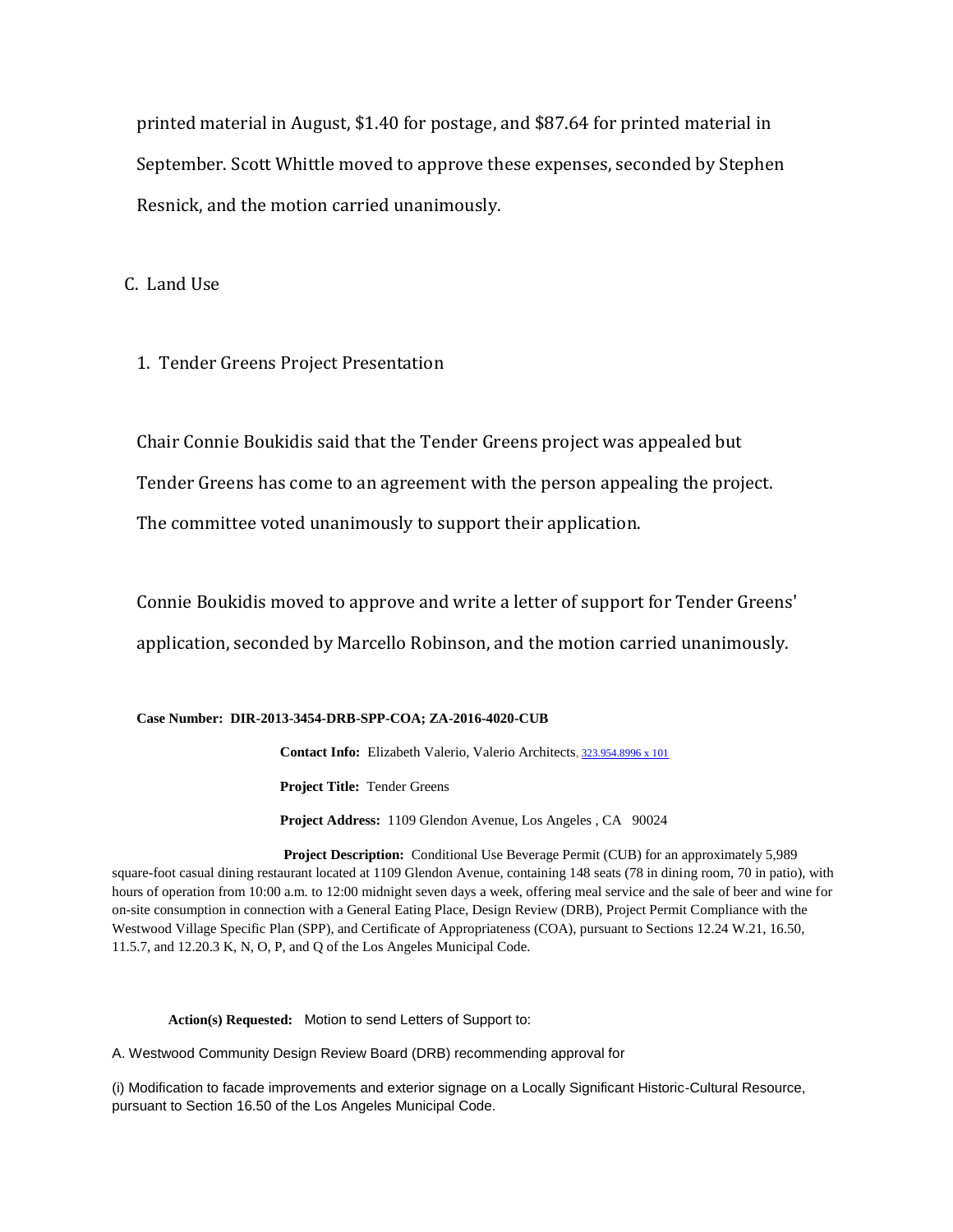(ii) Project Permit Compliance with the Westwood Village Specific Plan (SPP) for Change of Use, for a change from "Restaurant" use to "Fast Food" use at 1109 Glendon Avenue (formerly Acapulco Mexican Restaurant and Cantina), and change from "Fast Food" use to "Restaurant" use at 1121 Glendon Avenue (formerly Sak's Teriyaki), pursuant to Section 11.5.7 of the Los Angeles Municipal Code; and

(iii) Certificate of Appropriateness (COA) for Modification to exterior alterations and installation of new signage on a Locally Significant Historic-Cultural Resource, in accordance with the Secretary of the Interior's Standards for Rehabilitation, pursuant to Sections 12.20.3 K, N, O, P, and Q of the Los Angeles Municipal Code;

and

B. Office of Zoning Administration, recommending approval for and including the following Conditions:

(i) Conditional Use Beverage Permit (CUB) in connection with an ABC Type 41 License for the sale of beer and wine for on-site consumption in connection with a General Eating Place located at 1109 Glendon Avenue, containing 148 seats (78 in dining room, 70 in patio), with hours of operation from 10:00 a.m. to 12:00 midnight seven days a week, pursuant to Section 12.24 W.21 of the Los Angeles Municipal Code, with the following Conditions:

1. The alcoholic beverages to be sold shall be limited to beer and wine only with no hard liquor. Beer

and wine sales shall be limited to 10:00 A.M. to 12:00 midnight daily. All alcohol sales limited to the interior of

the premises.

2. The licensee shall not provide a "happy hour" for the service of alcoholic beverages at a reduced

price for a specific limited time period. Reduced price food is allowed.

3. Any graffiti painted or marked upon the premises or on any adjacent area under the control of the

applicant shall be removed or painted over within 24 hours of discovery.

4. There shall be no coin operated games or video machines or other amusement devices maintained

Upon the premises at any time.

5. The applicant shall be responsible for maintaining the premises free of litter.

6. No alcoholic beverages shall be sold, served or consumed on any property adjacent to the licensed

premises under the control of the applicant.

7. There shall be no exterior advertising sign indicating the availability of beer and wine in the

premises.

8. Applicant shall not permit any loitering at the premises or in any outside dining area.

9. Applicant shall conduct the premises at all times with due regard for the peaceful and quiet

enjoyment of the surrounding community and adjacent property users.

10. All employees involved with sales of alcohol to customers shall be at least 18 years of age.

Within 90 days of the issuance of the alcohol beverage license, applicant shall make arrangements for all

employees who manage, supervise, dispense or are involved with the sale of alcoholic beverages to patrons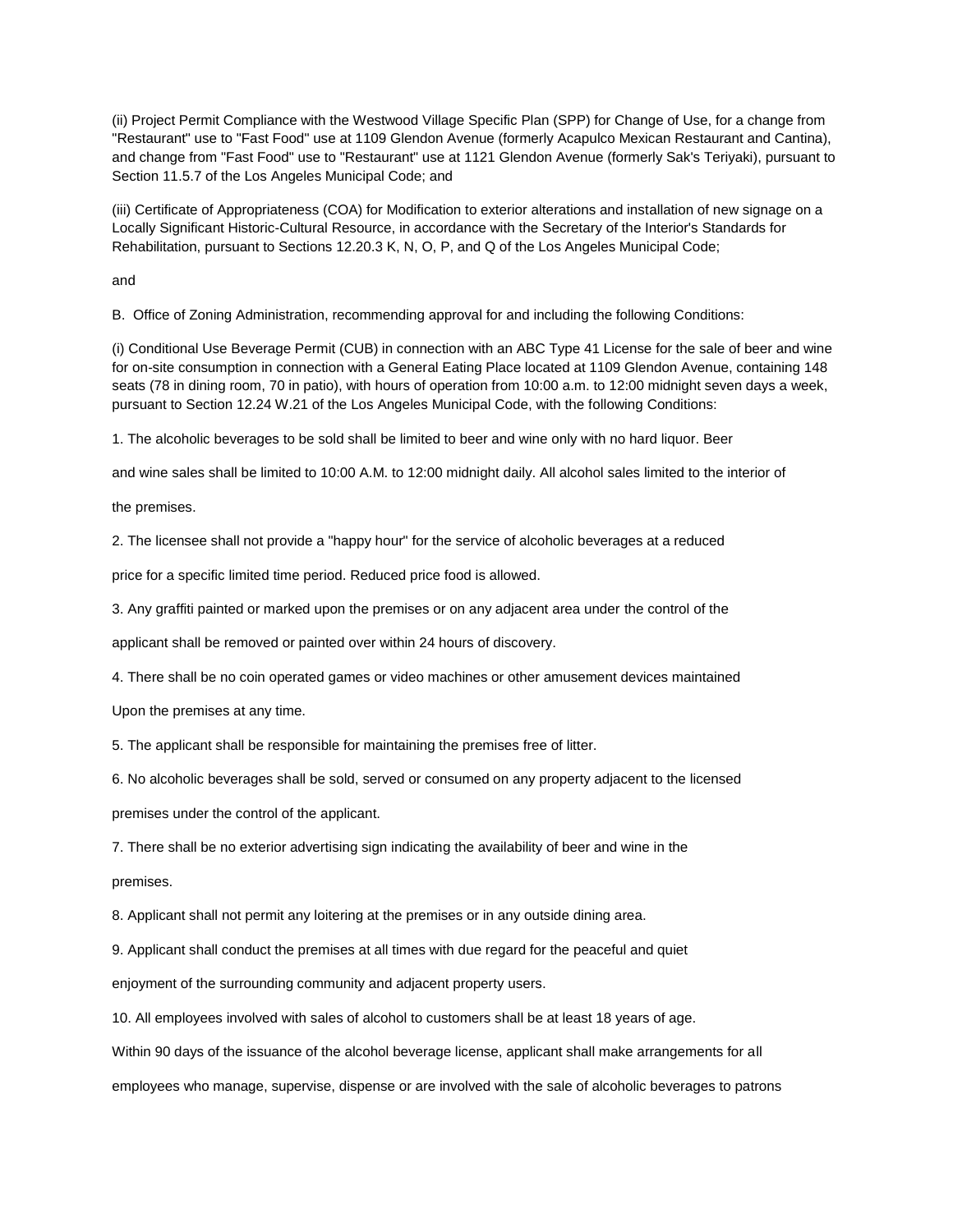to enroll in the Los Angeles Police Department "Standardized Training for Alcohol Retailers" (STAR). The training shall be conducted for all newly hired employees within 90 days of their employment. The applicant shall request written confirmation of completion of the initial training from the Police Department and shall submit a copy of such a request to any relevant governmental authority requiring same.

11. The telephone number of a responsible party representative of applicant shall be available from the cashier in the premises in the event of any disturbances or complaints regarding the operation of the subject facility.

12. Signs shall be prominently posted stating that California state law prohibits the sale of alcoholic beverages to persons who are under the age of twenty-one years or intoxicated and no such sales will be made.

13. The premises shall at all times be operated in conformity with the Los Angeles Municipal Code and all other constitutionally applicable state laws and local codes.

14. The premises shall be maintained at all times as a bona fide restaurant. At all times during normal meal hours, during which the applicant is exercising the privileges of the ABC license, said applicant shall offer menus and meals consistent with what is customarily offered during said meal periods. Food service shall be available to customers at all times when alcoholic beverages are offered for sale.

15. The quarterly gross sales of alcoholic beverages shall not exceed 50% of total gross sales during that quarter. The applicant shall at all times maintain records which reflect said sales.

16. No pool nor billiard tables may be maintained on the premises.

17. No more than two television sets, screens or monitors, other than those used exclusively by employees for point of sale systems or company administrative business, shall be maintained on the premises and they shall be only inside the premises, not visible from the exterior.

18. There shall be no dancing permitted on the premises at any time.

19. There shall be no live entertainment consisting of a disc jockey, karaoke, topless entertainment or fashion shows. However, applicant reserves the right, in the future, to apply for a live entertainment permit to permit live music performance that would not consist of anything larger than a quartet, inside the premises only, but will not do so unless properly licensed and permitted by all relevant government authorities.

20. Applicant shall insure that any use of the public right of way for any food or alcoholic beverage service is in full compliance with the L.A.M.C., including the Westwood Village Specific Plan and the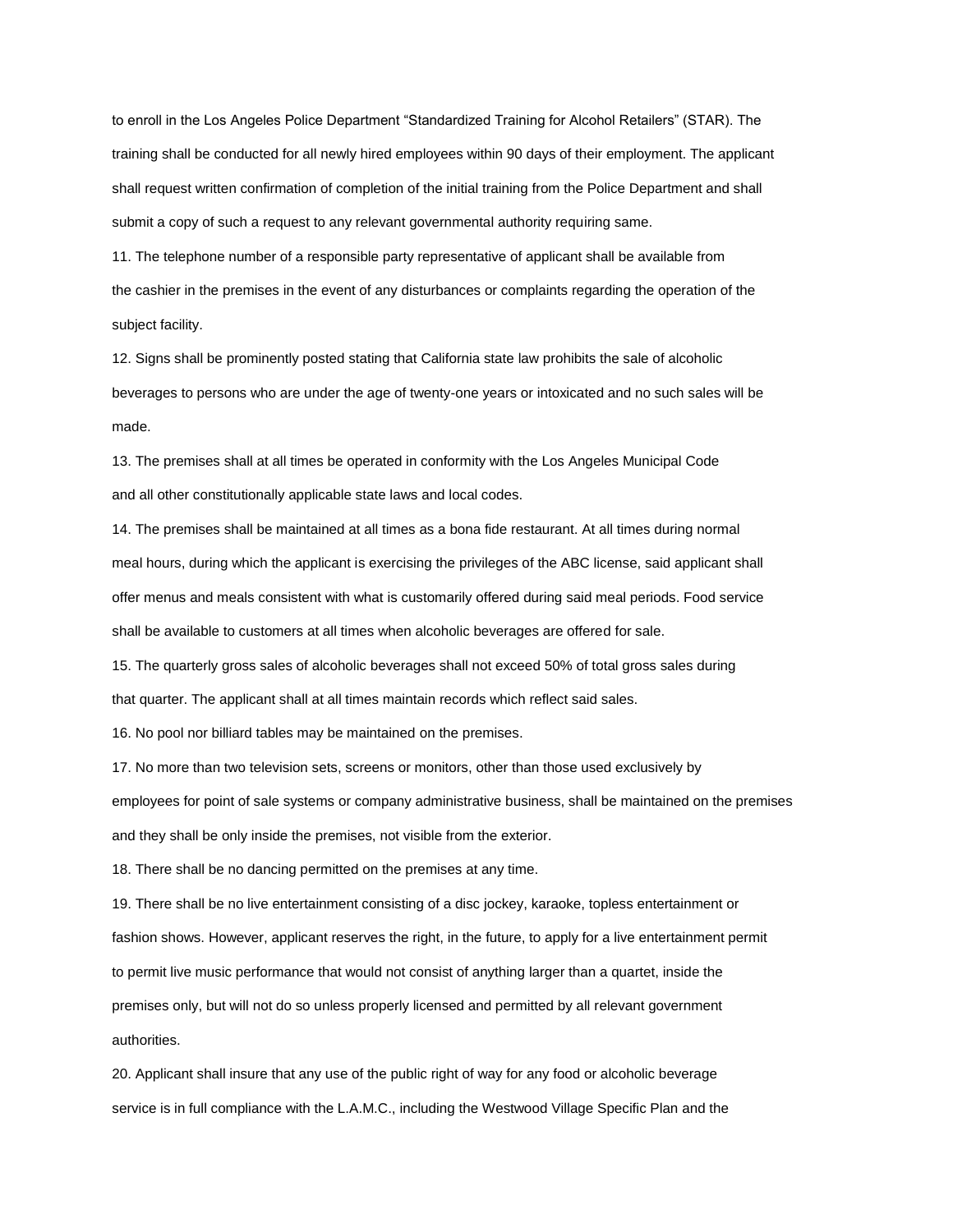applicable ABC regulations.

21. No patron bar counter, other than a service bar, shall be maintained in the premises in connection with the sale or service of beer and wine.

22. The sale of any alcoholic beverages in pitchers is strictly prohibited. Beer shall be sold only in individual servings, e.g. single glasses, single bottles, single cans, etc.

23. There shall be no lounge area exclusively for alcohol consumption in the licensed premises. The main purpose and use of the facility shall always be for a full service restaurant.

24. The approved conditions for this restaurant shall be retained on the premises at all times and produced immediately upon request of the Police Department or City Planning.

25. There shall be no admission charge for entry to the premises nor any cover charge nor shall there be a requirement to purchase a minimum number of alcoholic drinks.

26. Amplified or live music, if presented, shall conform in decibel level to the standards of the Los Angeles Municipal Code (Sound Ordinance).

27. The subject alcohol beverage license shall not be exchanged for a public premises-type license nor operated as a public premises.

28. Applicant shall comply with all relevant provisions of the California Code prohibiting smoking within any place of employment.

29. Applicant shall not sell any alcoholic beverage to any minor. When a bottle or carafe of wine is served, all I.D.'s of all patrons at that table must be verified as being over the age of 21 years.

#### 2. Proposed Bike Corral(s) in Westwood

 A. Discussion regarding the Westwood BID's proposed bike corral and possible motion

 A bike corral was proposed in front of the Broxton garage where there is a red zone. The red zone is necessary for emergency vehicles so that is not the best place to put it. Stakeholder Wolfgang Veith identified an alternate location across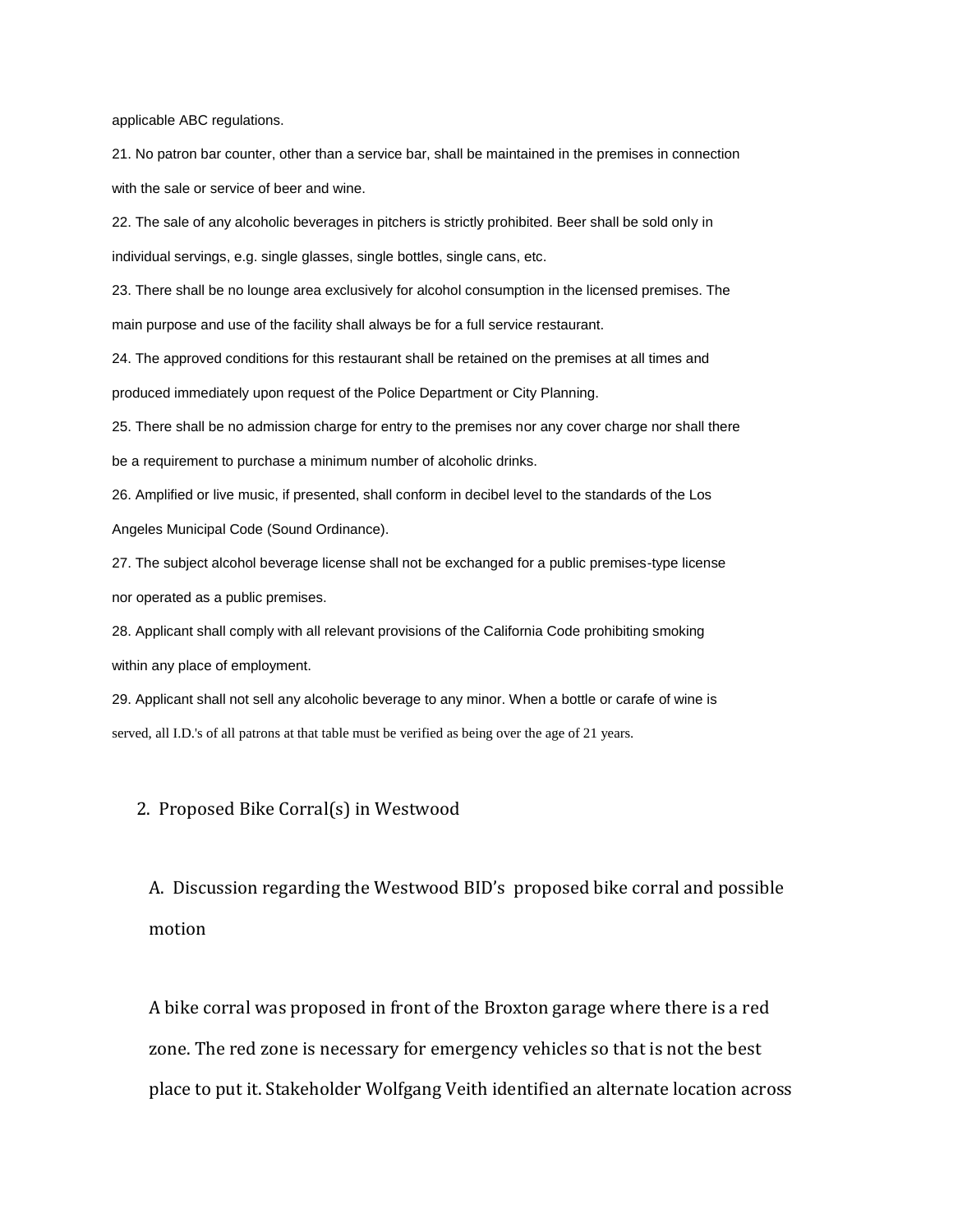the street from the Broxton garage, on the sidewalk south of the California Pizza Kitchen building along the property line where there is a wall.

 Connie Boukidis moved to approve a bike corral in the location identified above, painted blue instead of black and that in the future, projects like this should be brought to WWNC instead of the BID. Scott Whittle seconded the motion, which carried unanimously.

3. Baseline Mansionization Ordinance

A. Discussion and possible introduction of motion

 Chair Connie Boukidis reported that Councilmember Koretz has put forth an amendment to this ordinance because of loopholes. Representatives of the Beverly Grove neighborhood attended the committee meeting to discuss it. The committee recommends supporting the Studio City motion.

Connie Boukidis moved,

 The Board of the Westwood Neighborhood Council supports the motion from Councilmember Paul Koretz dated May 16, 2014 with respect to amending the City's Baseline Mansionization Ordinance number 179883. This motion should be submitted as a Community Impact Statement to Council File 14-0656. The WWNC Board also recommends that WRAC take this issue up and circulate a motion in favor of the Koretz amendments.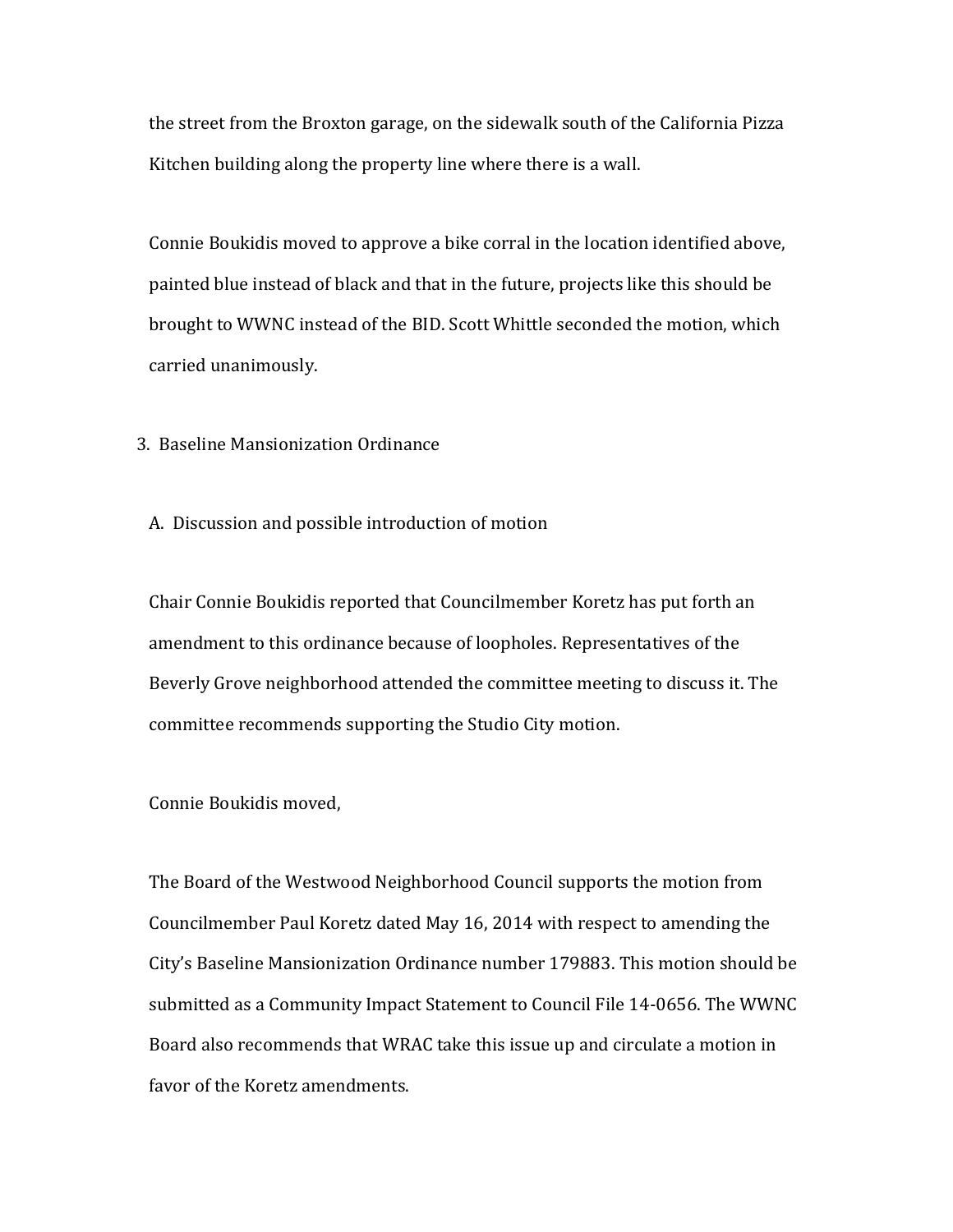Scott Whittle seconded and the motion carried unanimously with the exception of one no vote by Mitchell Keiter.

D. Outreach & Communications

The webmaster's presentation is under Agenda Item 6.

E. Public Safety--there was no report.

F. Traffic--there was no report.

G. WRAC--there was no report.

## 6. WWNC WEBSITE

 A. Presentation by Kevin Sade (webmaster) and introduction of motion to approve enhancments to the website

 Webmaster Kevin Sade discussed the new enhanced website features and showed the prospective new logo and home page.

 Lisa Chapman moved to approve \$1,800 for the website's enhanced features, in addition to the amount previously approved for website maintenance, seconded by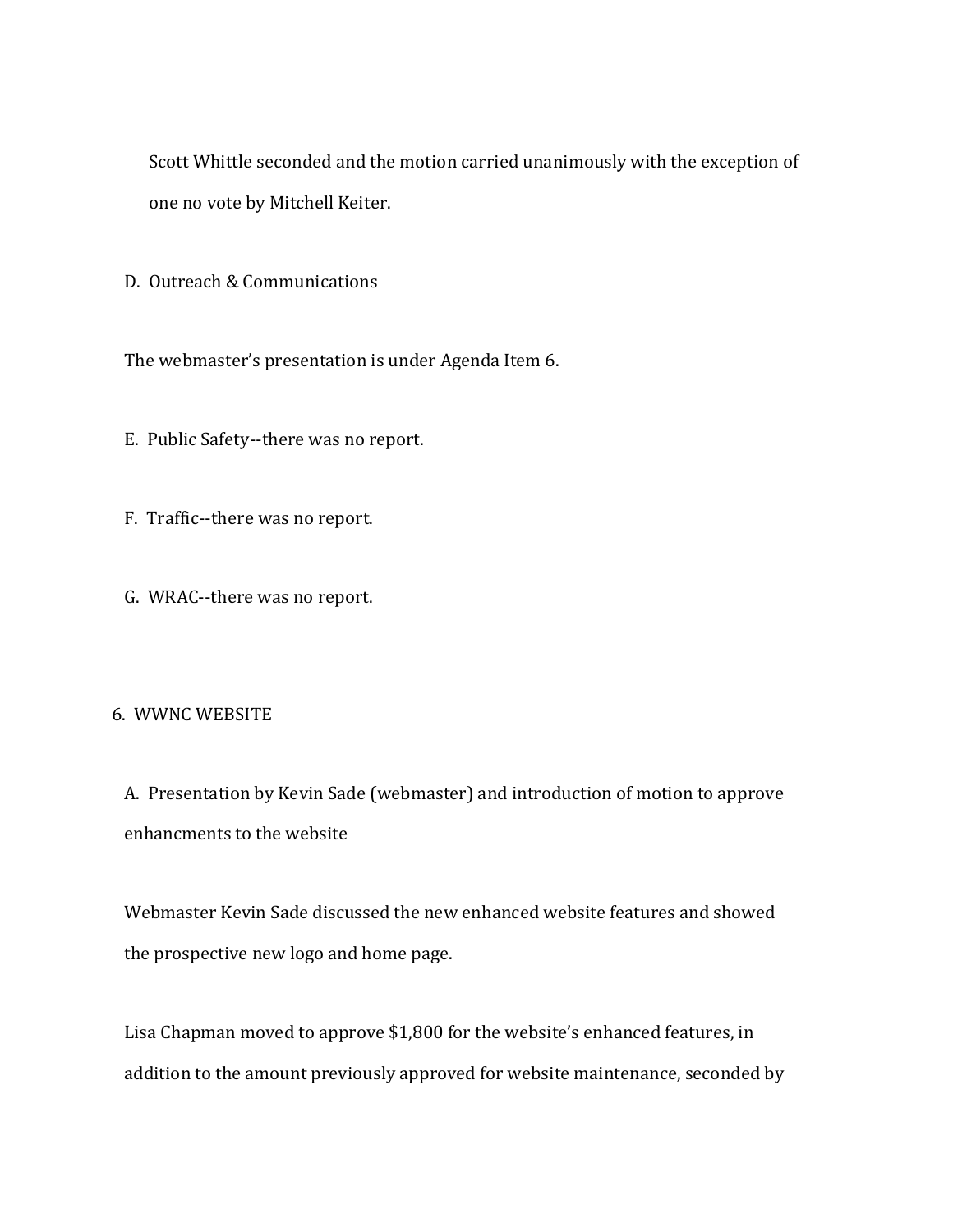Scott Whittle. The motion carried unanimously.

## 7. HISTORIC PRESERVATION OF THE BULLOCK'S WESTWOOD BUILDING

A. Update on actions taken by the Design Review Board

 Sandy Brown reported that she attended the DRB hearing which lasted until midnight. Target lost at the hearing and must replace the palm trees which were removed and restore the curb cuts. The elevator that Ralphs wants to install was approved.

## 8. SIMMS PROJECT (FORMER NATIONAL THEATER)

## A. Update

 The City is being sued for \$10 million by Simms. Holmby-Westwood Property Owners Association won its appeal against Simms after Simms made a deal with the community and then pulled a bait and switch, but it was not supported by the City or CD5. The community may have to be an intervenor in the case.

# 9. ENFORCEMENT OF LAWS, REGULATIONS, SANCTIONS, DIVESTMENT, AND ANTI- TERRORIST ACTS AGAINST THE ISLAMIC REPUBLIC OF IRAN (IRI)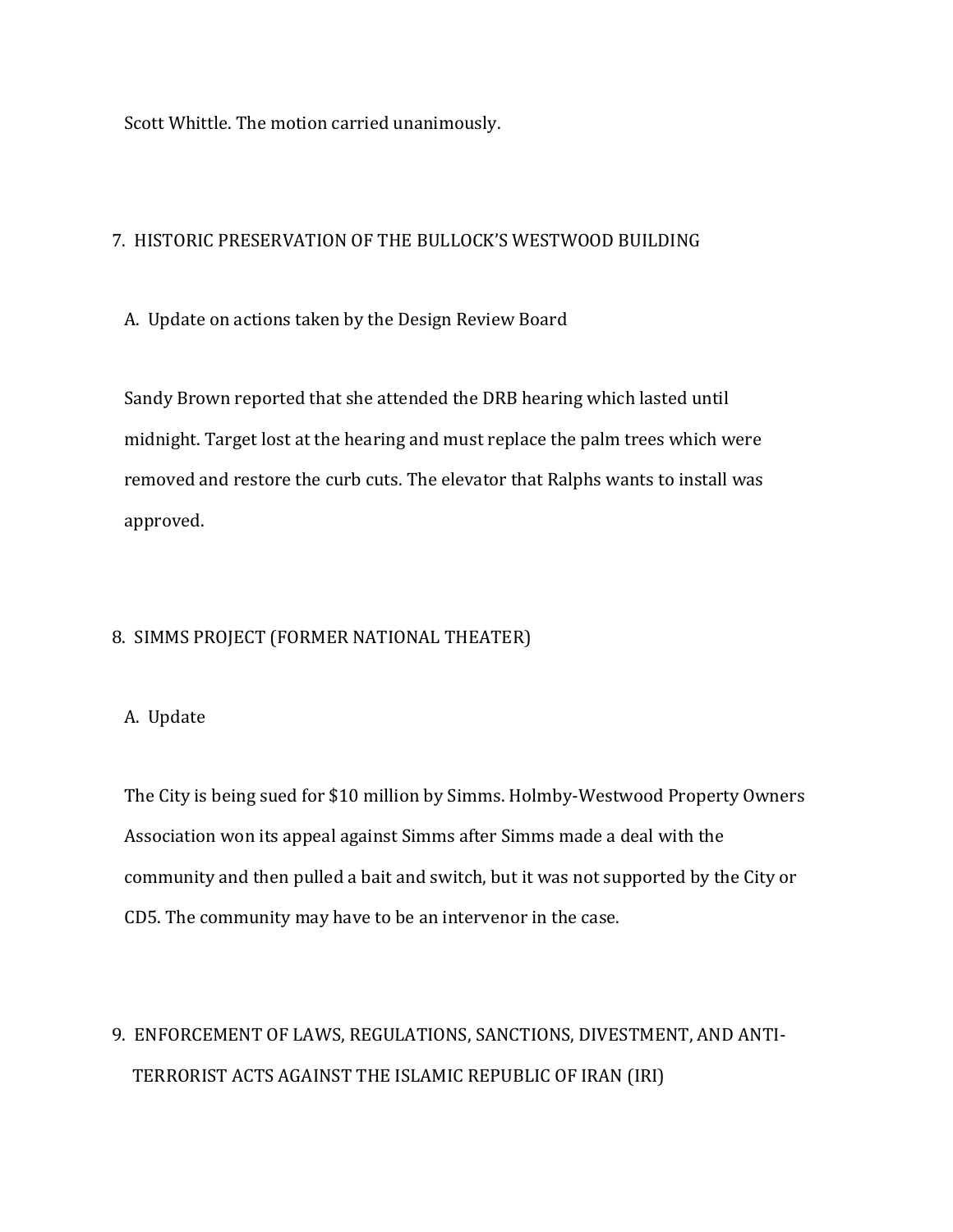Roozbeh Farahanipour introduced California State Senator Joel Anderson, the author of a 2007 bill which directed public pension funds to divest from Iran. Senator Anderson spoke of the importance of fighting terrorism on the local level as well as the state and federal levels.

Roozbeh introduced the following motion:

Motion Regarding the Enforcement of Federal, State and Local Laws, Regulations, Sanctions, Divestment and anti-Terrorist Acts Against the Islamic Republic of Iran (IRI) in Westwood

Whereas, a wave of advertisements for doing business with the Islamic Republic and its governmental companies and institutions is sweeping the Persian media and advertisements in Westwood neighborhood, including business with the terrorist designated "Iran Air", services regarding and relations with a non-existent "Iranian Embassy" for facilitating business and travel;

Whereas, the Islamic Republic of Iran has been designated as a sponsor of terrorism by the U.S. State Department as well as the U.S. Treasury, while several of the IRI's military and "civilian" institutions and comppanies are designated as terrorist entities; and

Whereas, there are numerous laws, regulations, presidential acts and sanctions against doing business with the Islamic Republic of Iran and facilitating its operations in the United States as attached to this document for reference; and

Whereas, the above mentioned are being ignored and tested by opportunistic people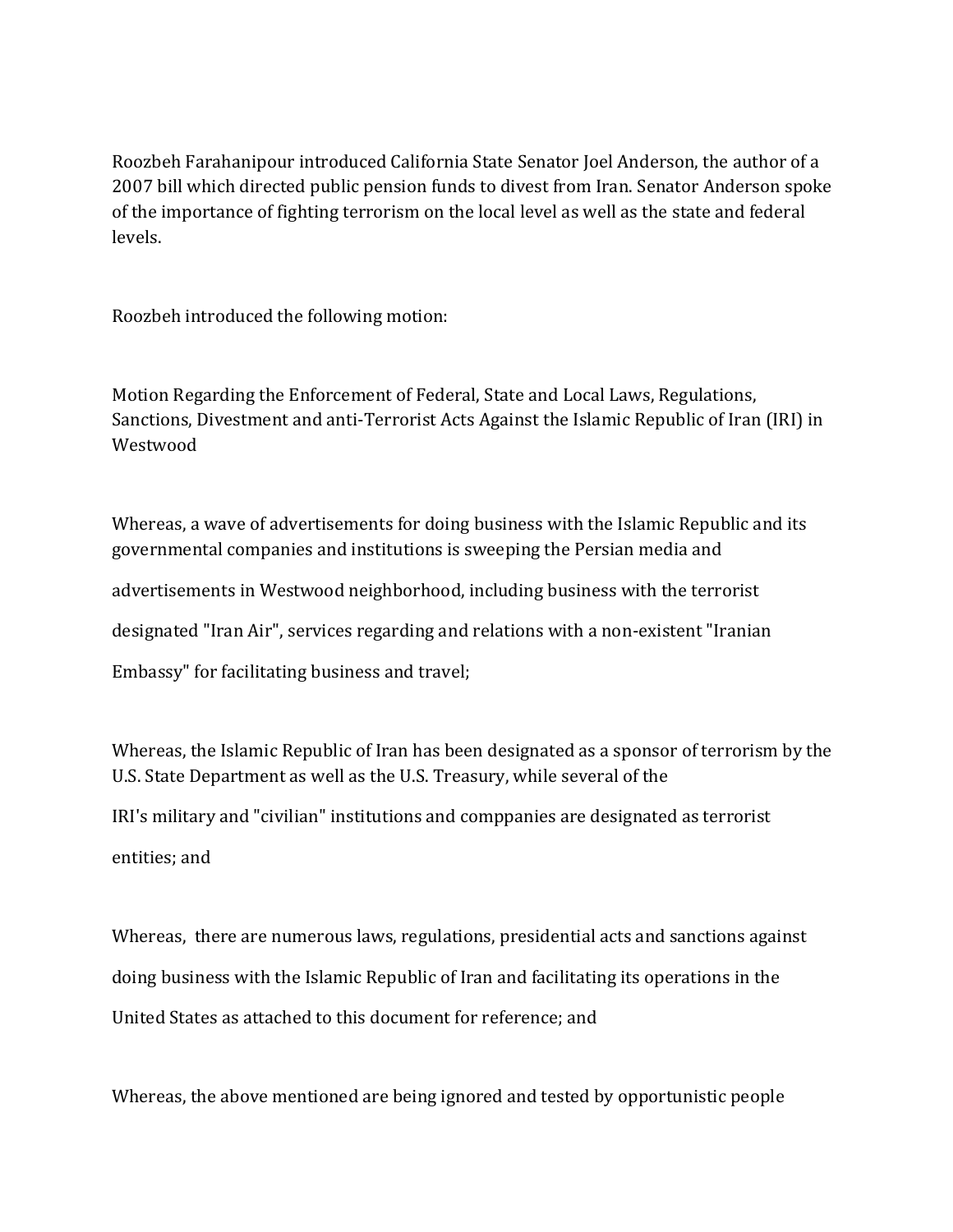and companies who are benefiting financially by conducting illegal business with the IRI, facilitating its presence in Westwood and establishing an atmosphere of fear among Iranian Americans in Westwood neighborhood, who have sought refuge here in the past 35 years; and

Whereas, specific terrorist designations on many Iranian companies, numerous existing sanctions against conducting government or non-government business with Iran are being challenged and their enforcement is being tested by certain people in Westwood; and

Whereas activities like the pre 9-11 Al Qaedeh preparations which were being conducted under the guise of "services", are being observed in Westwood as well, under the similar word of "khadamaat" ( meaning 'services' both in Farsi and Arabic languages), while certain Farsi signs displayed at certain businesses are different from their English business signs, designed for the purpose of dodging scrutiny by the authorities, including advertisements for providing Iranian passports

and identification cards, even though their official permits have been obtained only for helping people obtain American passports and American documents; and

Now, therefore be it resolved that the Westwood Neighborhood Council calls on the Los Angeles City Council and all respected Council members to review the evidence and legal documents herein attached.

Be it further resolved that the Westwood Neighborhood Council calls upon Los Angeles City Councilman Paul Koretz, to review the evidence and documents herein attached and to inform the Westwood Neighborhood Council within 30 days, about his past and present efforts to enforce U.S., state and local laws, regulations, divestments and sanctions against the Islamic Republic of Iran in our neighborhood, and report to WWNC about his near future plans for the enforcement of the above, in order to prevent Westwood from becoming a haven for all IRI related illegal activities , to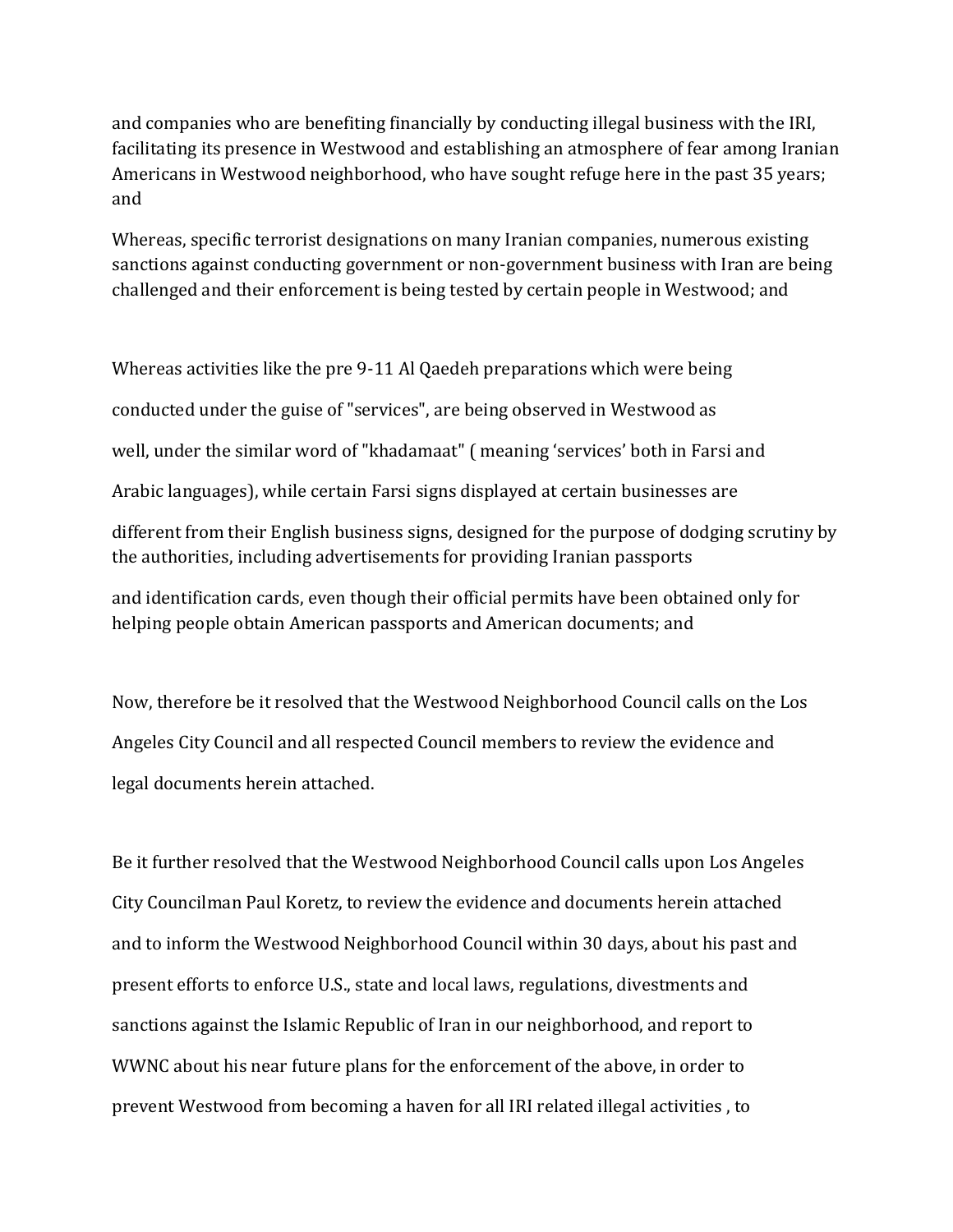safeguard the neighborhood against possible terrorist infiltration and illegal economic activities as the result of the illegal activities of the perpetrators, be it persons, businesses, companies or property landlords where such potentially criminal activities are being conducted.

This motion is also cc'd to FBI and LAPD Major Crime Division - anti terrorism intelligence section

Scott Whittle moved to approve the motion, seconded by Marcello Robinson. The motion carried by a unanimous yes vote, with the exception of one abstention by Connie Boukidis.

# 10. ILLEGAL SIGNS, ADVERTISEMENTS, AND WINDOW STICKERS

Roozbeh Farahanipour introduced the motion below. The motion was amended to change the fourth paragraph to say "shall call upon" in place of "demand that" and add the word "illegal" in between the words "all" and "advertisement". Jerry Brown moved to amend the motion in this way, seconded by Scott Whittle. Approval of the amendments carried by a unanimous yes vote with the exception of one no vote by Mark Rogo. Stephen Resnick moved to approve the amended motion, seconded by Marcello Robinson. The motion carried by a vote of Yes: 14, No: 1 by Mark Rogo, and Abstain: 2 by Aurelia Friedman and Mitchell Keiter.

Motion Regarding the Three Weeks Notice to Westwood neighborhood Businesses for the Removal of Illegal Signs, Street Banners, Symbols and Advertisements Promoting Relations, Providing Services and Conducting Business With The Islamic Republic of Iran and its Related Institutions and Companies

Whereas, a wave of advertisements for doing business with the Islamic Republic and its governmental companies and institutions under United States sanctions and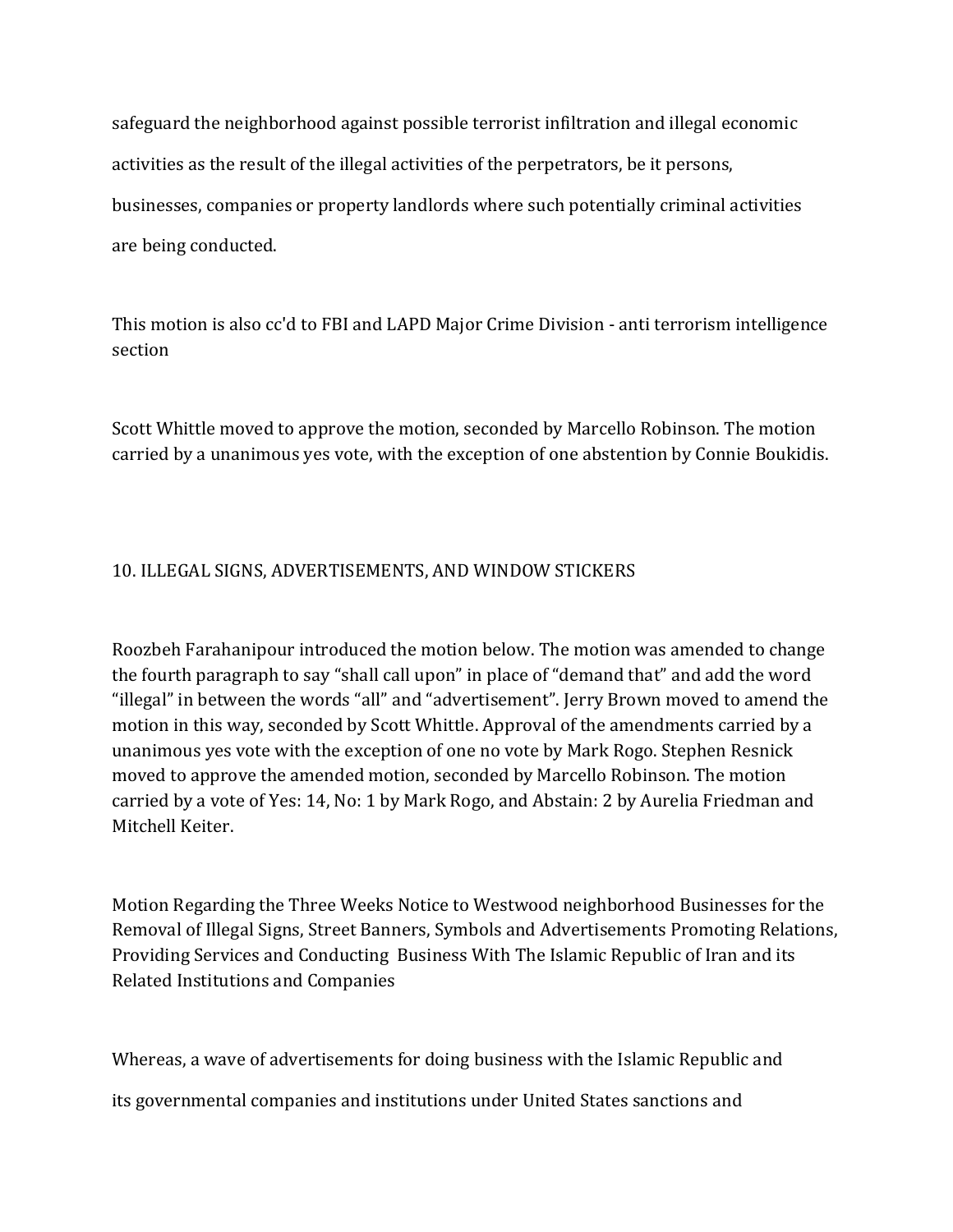prohibitions is sweeping the Persian media, print and street advertisements in the Westwood neighborhood, including by means of displaying flags and symbols, using exclusively Farsi representations for illegal activities and circumventing the law, including but not limited to doing business with the terrorist designated "Iran Air", providing services and establishing relations with a non-existent "Iranian Embassy" for facilitating business, travel and etc.;

Whereas, the Islamic Republic of Iran has been designated as a sponsor of terrorism by the U.S. State Department as well as the U.S. Treasury, and several of the IRI's military and "civilian" institutions and companies are designated as terrorist entities; and

Whereas, the above mentioned laws are being ignored, challenged and tested by persons and companies who are benefiting financially by conducting illegal business with the IRI, facilitating its presence in Westwood and establishing an atmosphere of fear among Iranian Americans in our area, who have sought refuge here in the past 35 years;

Now, therefore be it resolved that the Westwood Neighborhood Council shall immediately post a notice on its web site, and shall call upon the Los Angeles City Councilman, Mr. Paul Koretz to serve notice to all businesses, public establishments

and property owners in the Westwood area, to remove within three weeks from the date of such notice, all illegal advertisements regarding conducting business with the Islamic Republic of Iran and its affiliated companies and institutions, from the media and publications distributed in the Westwood area, and from advertisements, store windows and street banners, including the symbols and flags of the Islamic Republic of Iran, and signs advertising illegal activities in the Farsi language exclusively, and cease discourage using other methods of circumventing the US Federal and State laws, Presidential Acts and local regulations.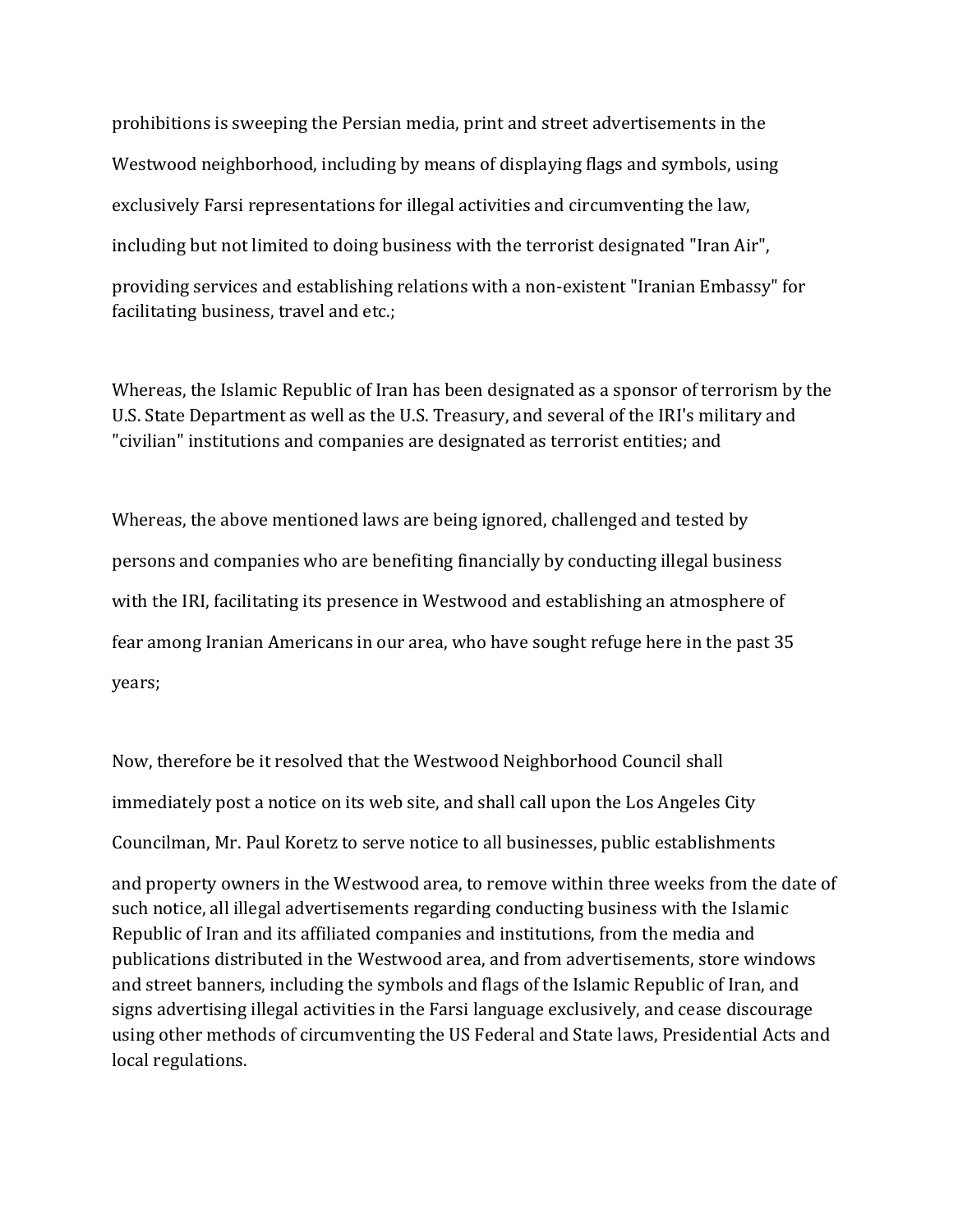This motion is also cc'd to FBI and LAPD Major Crime Division - anti terrorism intelligence section

## 11. NOMINEES TO THE DESIGN REVIEW BOARD

#### A. Motion to approve nominees

 Jerry Brown reported that he solicited recommendations and has three nominees whose names he will submit. Two nominees are architects, Jim Grant and Carl Magnusson, and one is a community activist, Wolfgang Veith. Jerry Brown moved to approve the three nominees' names for submission, seconded by Stephen Resnick, and the motion carried unanimously.

#### 12. SIDEWALK REPAIR

 A. Consideration of motions by Councilmember Paul Krekorian for a 50/50 shared cost sidewalk repair program

 After discussion of how expensive it is to do anything with the City and the fact that the City refuses to disclose the cost of sidewalk repairs, Jerry Brown moved that WWNC support studying the issue. Mitchell Keiter seconded, and the motion carried unanimously with the exception of one no vote by Lisa Chapman.